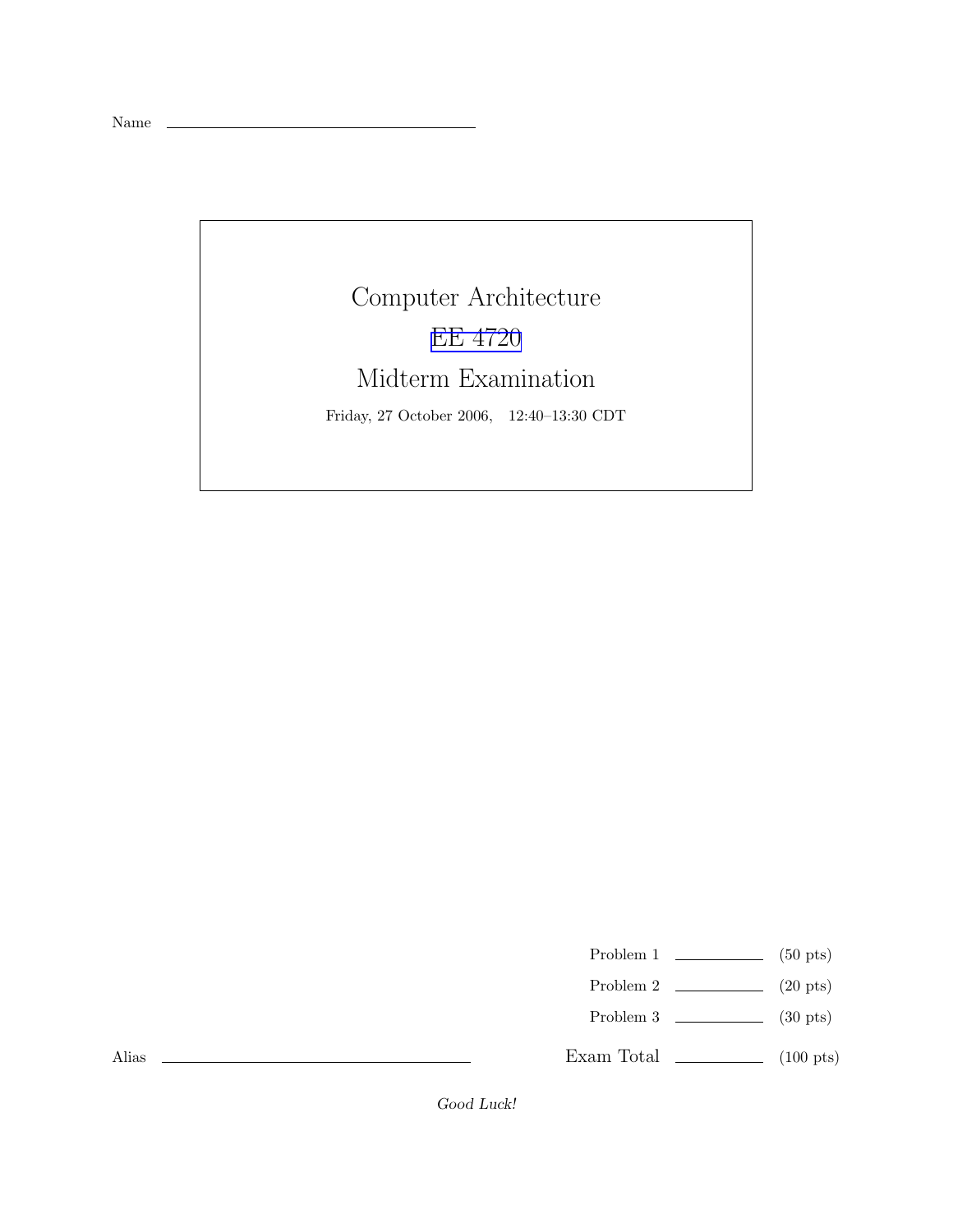Problem 1: In the MIPS implementation below the data memory port is in an unusual position that *avoids* a stall and allows the implementation of a new (to MIPS but not CISC ISAs) instruction. Some wires are labeled with cycle numbers and values that will then be present. For example,  $\vert$  C1:10 indicates that at cycle 1 the wire will hold a 10. Other wires are labeled just with cycle numbers, indicating that the wire is used at that cycle. If a value on any labeled wire is changed the code would execute incorrectly. [50 pts]

Write a program consistent with these labels.

All register numbers and immediate values can be determined.

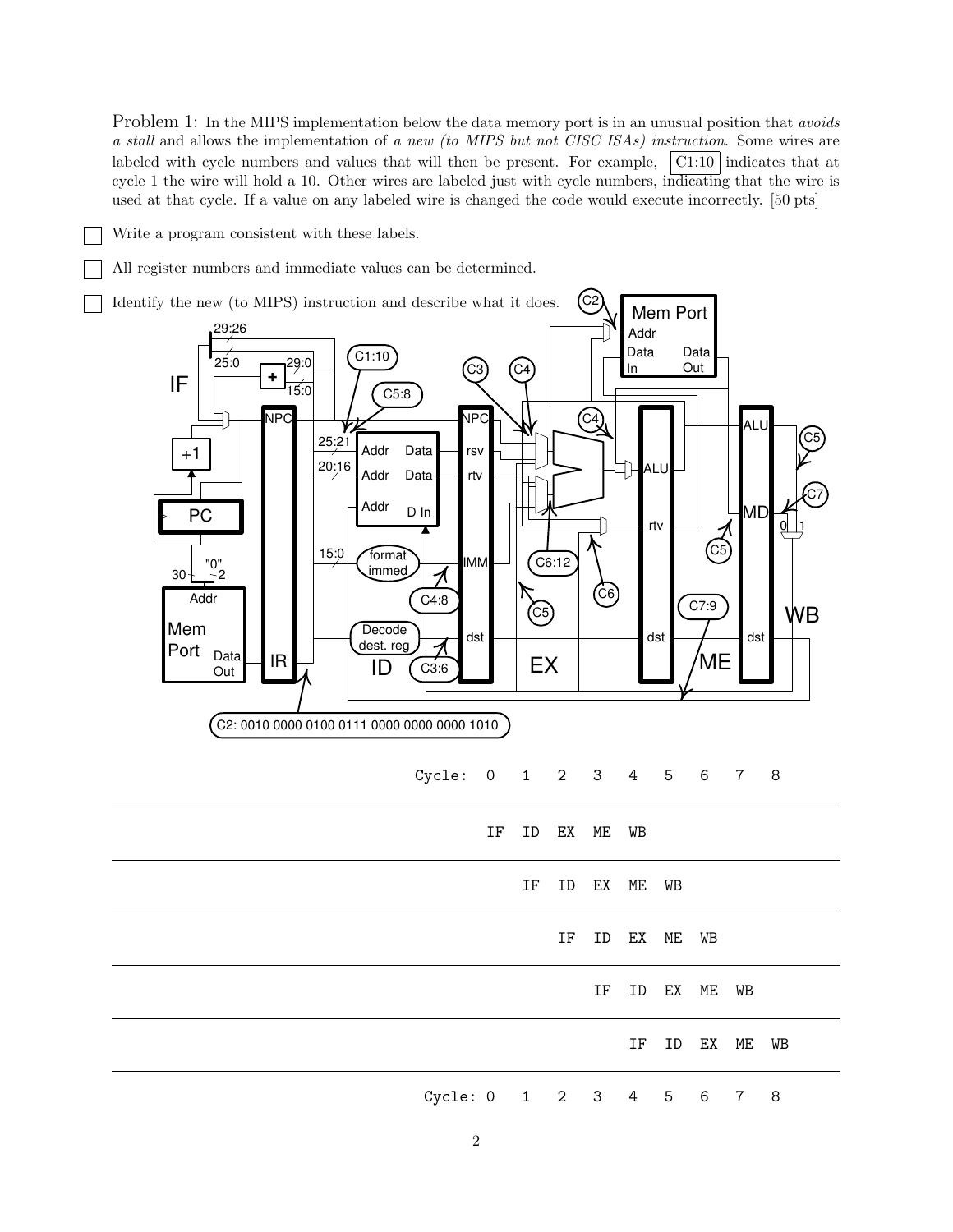Problem 2: Answer each question below.

(a) Both the SPARC subcc and MIPS slt instructions below determine if the contents of r1 (g1) is less than r2 (g2).

```
! SPARC
subcc g1, g2, g3
# MIPS
slt r3, r1, r2
```
[5 pts] Show where each writes the comparison result, what is written, and how the result is used for a branch.

[5 pts] Describe two ways in which the SPARC instruction is more powerful.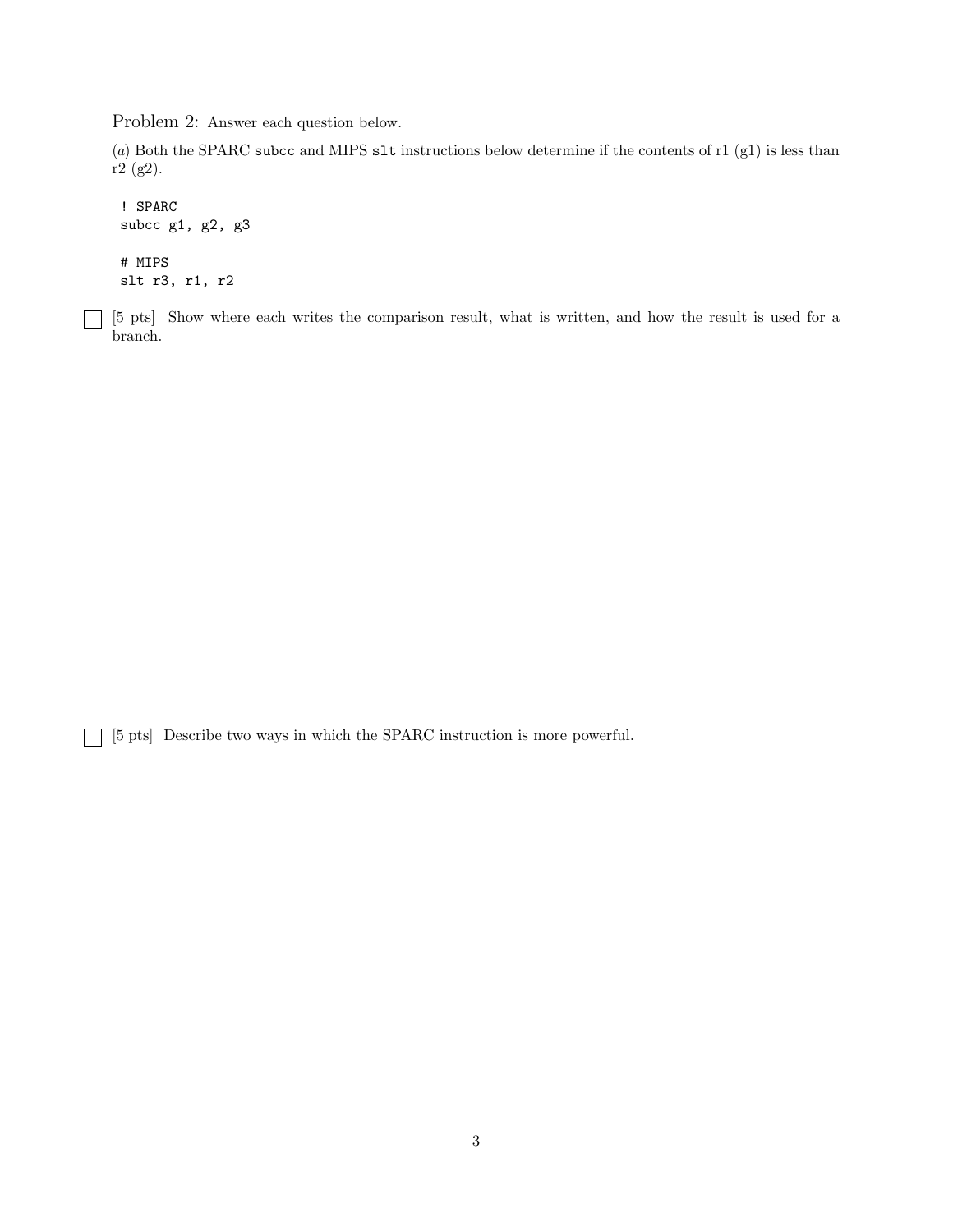(b) One advantage of variable-length ISAs is that programs are shorter (take up less memory). For each code fragment below show how CISC instructions can reduce code size using the MIPS code below as the starting point of an example: Make up CISC instruction(s) for the code below, show how they might be encoded, and indicate how much smaller the code fragments are with the CISC instructions.

[5 pts] New CISC instruction(s). Encoding. Size Reduction.  $\overline{\phantom{a}}$ 

lui r1, 0x1234 ori r1, r1, 0x5678 add r2, r2, r1

[5 pts] New CISC instruction(s). Encoding. Size Reduction.  $\mathbf{L}$ 

jr r31